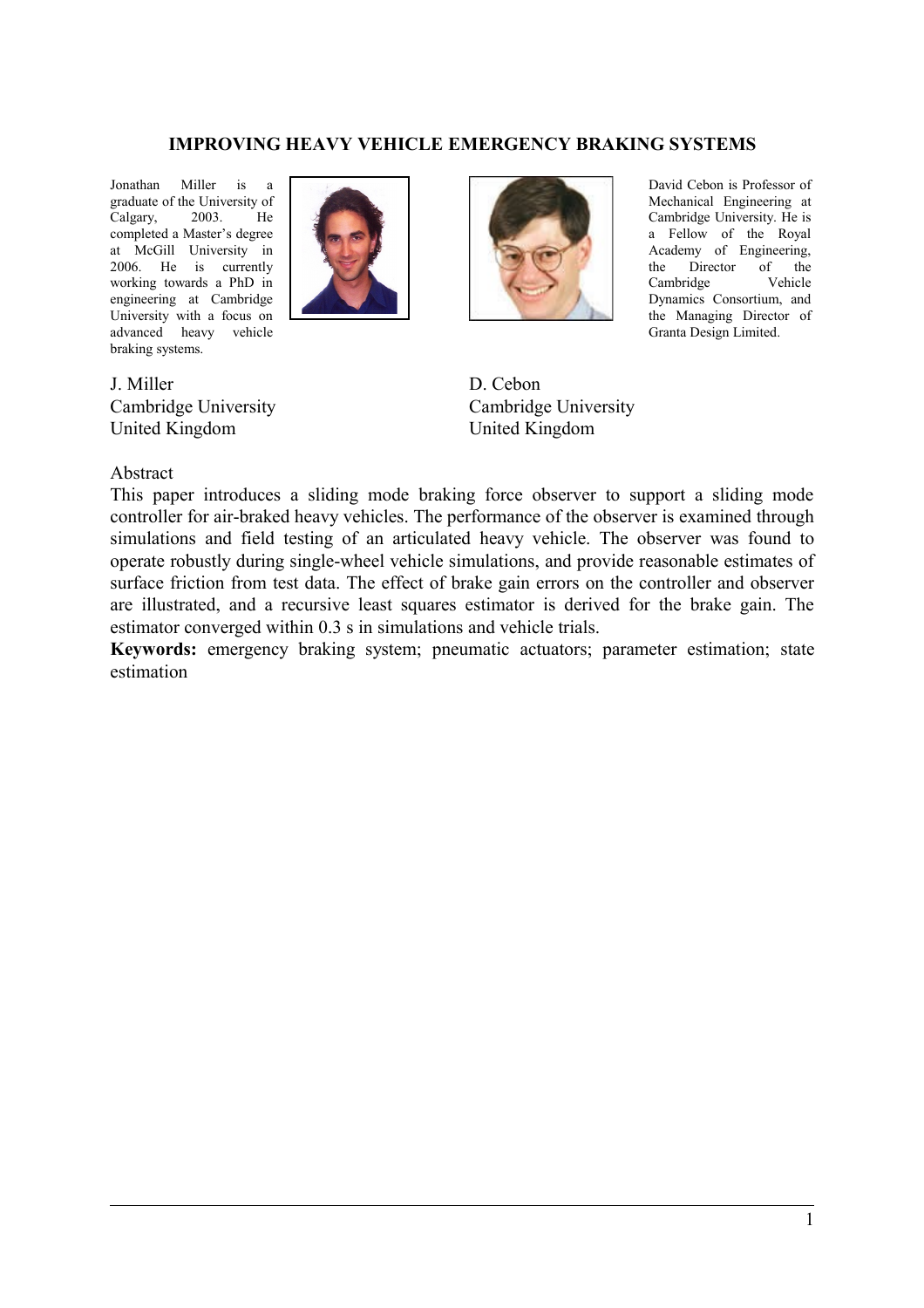## **1. Introduction**

Heavy Goods Vehicles (HGV's) have considerably lower maximum retardation rates than passenger cars (Werde and Decker, 1992), contributing to their higher rate of involvement in fatal accidents than any other road vehicles (Annon., 2006, Peeta et al., 2005). The mandatory use of anti-lock braking systems (ABS) on air braked vehicles in Europe has mitigated this problem somewhat. However, current HGV ABS systems use heuristic control approaches that work on cycles of predicting and superseding the limits of tyre-road adhesion, and then reducing the brake pressure to allow the wheel to rotate again (Kienhofer and Cebon, 2004). When considering a typical wheel slip vs. braking force curve (Figure 1), the periodic locking and unlocking of the wheel substantially reduces the average braking force compared with the desired value at the peak of the curve. In addition, the pneumatic chamber fill and dump process uses a lot of air, which requires energy to generate and large reservoirs for storage.



**Figure 1 – Braking coefficient (longitudinal tyre force / vertical tyre force) vs. longitudinal slip on asphalt** 

An alternative approach to ABS is wheel slip control, which optimizes wheel slip continuously during braking, thereby maximizing deceleration while maintaining vehicle maneuverability. Preliminary estimations with a proof-of-concept control system and vehicle simulation predict reductions of up to 35% in braking distance relative to conventional ABS (Miller et al., 2008a). Moreover, since only small adjustments are made to keep the wheel at the optimum slip point, slip control can also reduce compressed air consumption.

To achieve these benefits, the bandwidth of the pneumatic system must be increased substantially. It has been shown in Miller et al. (2008a, 2008b) that actuation delays in heavy vehicles could be reduced by an order of magnitude by placing fast pneumatic valves directly on brake chambers. Such reductions in actuation delay would allow advanced braking control methods to be used on pneumatically braked vehicles.

In general, however, advanced control methods require knowledge of the slip-friction characteristics of the tyre-road system. This is impractical to measure directly and must be estimated. Past studies on tyre force estimation have focused on estimators for cars (Ray, 1997, Hodgson and Best, 2006, Unsal and Kachroo, 1999, Drakunov et al., 1995). Heavy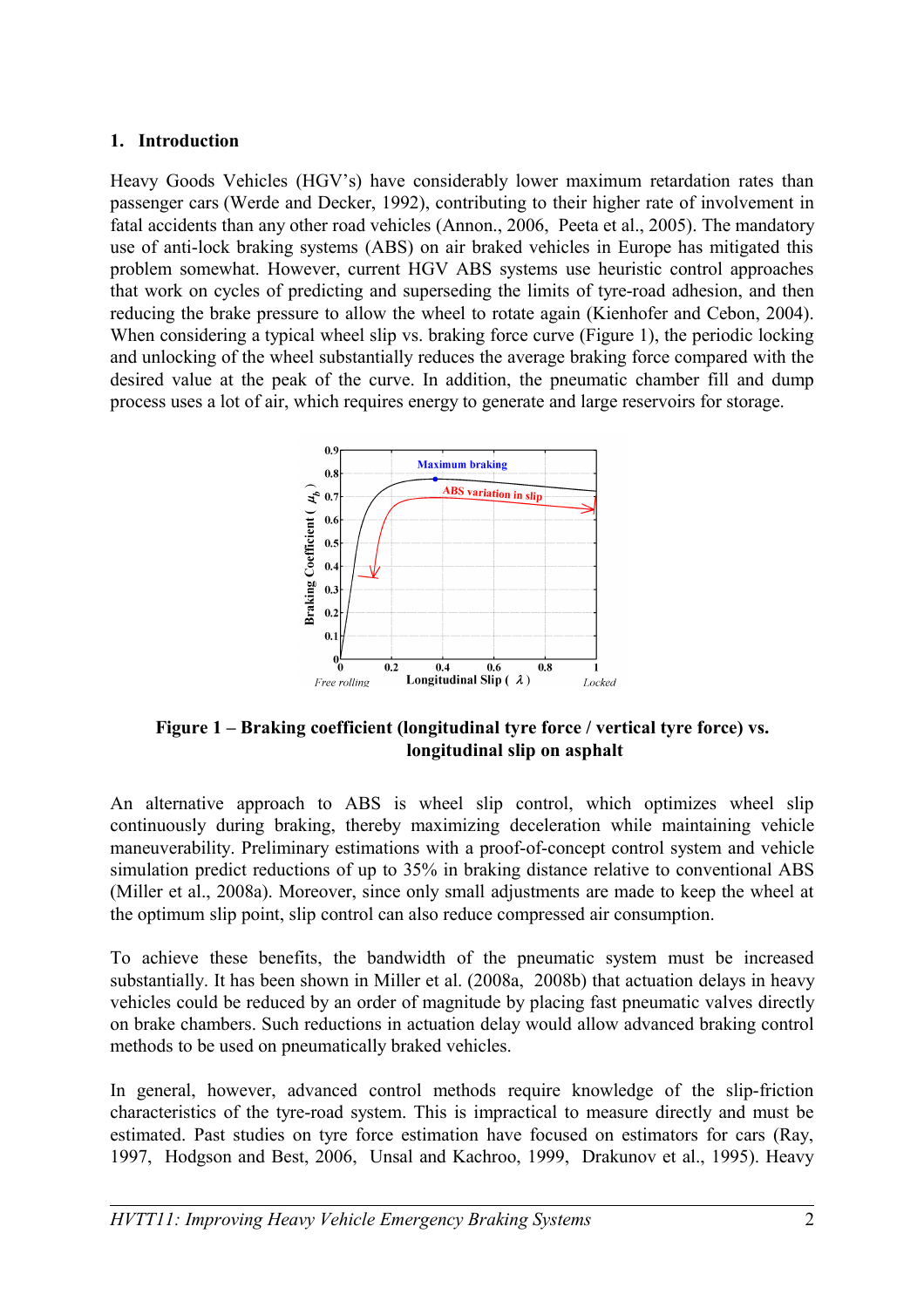vehicles have very different tyre characteristics and dynamic behaviour to cars, and so represent a significantly different estimation problem. Only Ribbens et al. (2007) and Patel et

al. (2008) designed observers specifically for trucks. Neither of these investigations included experimental results. The purpose of this paper is to introduce an advanced braking control algorithm for HGV's, to discuss the estimation algorithms necessary to support the controller, and to supplement the discussion with experimental results.

## **2. System Model**

A 'quarter-car' braking simulation was used during control system design. The simulation has four degrees of freedom (see Figure 2): longitudinal motion of the vehicle, rotational motion of the wheel, and vertical motion of the sprung and unsprung masses. The longitudinal motion of the vehicle in the simulation is described by

$$
F_x + m_v \dot{v}_x = 0 \tag{1}
$$

where  $F_x$  is the longitudinal tyre force (braking force),  $m_y$  is the total vehicle mass, and  $v_x$  is the longitudinal velocity of the vehicle. The rotational speed of the wheel, *ω*, is related to the braking torque,  $T_B$ , and the braking force by

$$
J\dot{\omega} - rF_x + T_B = 0 \tag{2}
$$

with *r* being the radius through which the braking force acts. It is assumed that braking torque is proportional to the pressure in the brake chamber, *Pc*, and that disc brakes are used, so brake fade can be neglected (Radlinski, 2007). Hence,

$$
T_B = GP_c \tag{3}
$$

where *G* is called the "brake gain."

The vertical dynamics of the vehicle is described by

$$
\begin{bmatrix} m_s & 0 \\ 0 & m_u \end{bmatrix} \begin{bmatrix} \ddot{z}_s \\ \ddot{z}_u \end{bmatrix} + \begin{bmatrix} c_s & -c_s \\ -c_s & c_s + c_t \end{bmatrix} \begin{bmatrix} \dot{z}_s \\ \dot{z}_u \end{bmatrix} + \begin{bmatrix} k_s & -k_s \\ -k_s & k_s + k_t \end{bmatrix} \begin{bmatrix} z_s \\ z_u \end{bmatrix} = \begin{bmatrix} 0 \\ c_t \dot{z}_r + k_t z_r \end{bmatrix}
$$
 (4)

where *m*, *c*, and *k* denote mass, stiffness, and damping respectively; *z* is displacement; and the subscripts '*t*', '*r*', '*u*', and '*s*' denote the tyre, road, unsprung, and sprung masses respectively. The vehicle model was subjected to road surface roughness with specified spectral content corresponding to the ISO classification 8608:1995 (Annon., 1995), and quantified by the International Road Roughness Index (IRI) (Sayers and Gillespie, 1986). A semi-empirical truck tyre model from the University of Michigan Transportation Research Institute (UMTRI) was used to calculate the braking forces based on the wheel slip, *λ*, defined as (Fancher, 1995)

$$
\lambda = \frac{v_x - r_r \omega}{v_x} \tag{5}
$$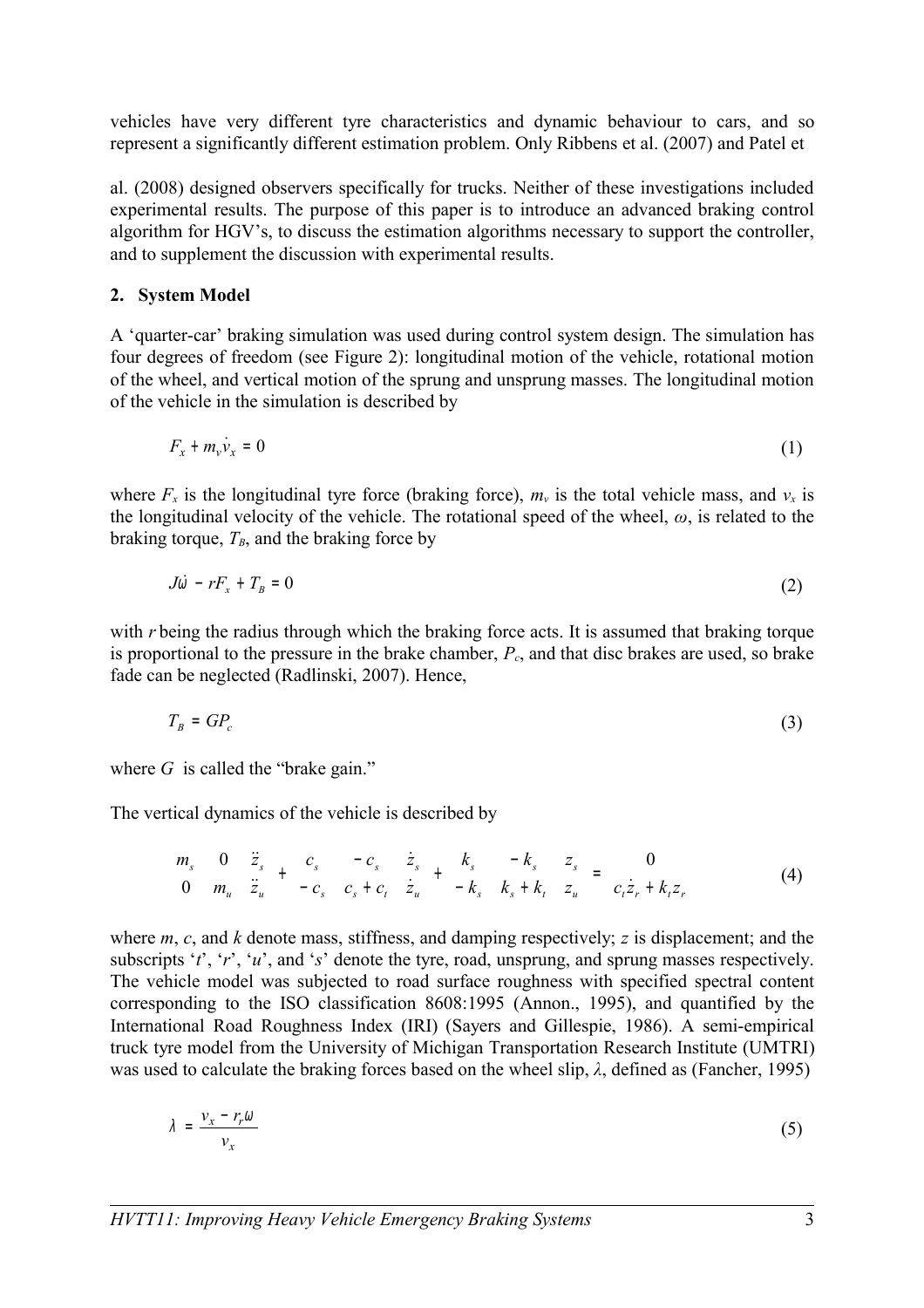where  $r_r$  is the rolling radius of the wheel.



**Figure 2 – Quarter car vehicle model**

Brake chamber charging and discharging dynamics were described using one-dimensional flow theory and thermodynamic relations for unsteady flow through an open system. The governing equations are omitted here for brevity, and can be found in Miller et al. (2008b). It was assumed that pulse-width modulated valves were used to control flow into and out of the chamber via linear pressure control.

# **3. Sliding Mode Slip Controller**

A variable structure "sliding mode" approach was taken for the slip control problem, since variable structure controllers are robust and can handle unstable, nonlinear plants. The derivation of the controller can be found in Miller et al. (2008a), with the final expression given by:

$$
P_c = \frac{r_r r F_x - (1 - \lambda)\dot{v}_x J}{2Gr_r} - k_s \left\{ \frac{s}{|s| + \delta} \right\} - \Phi s
$$
  

$$
s = \lambda_d - \lambda
$$
 (6)

where  $k_c$ ,  $\Phi$ , and  $\delta$  are positive design constants, *s* is the sliding surface, and  $\lambda_d$  is the desired slip. The controller gains were tuned for given actuator speeds to optimize performance and energy usage. Further details of this tuning can be found in Miller et al. (2008a).

Figure 3 shows the slip and chamber pressure time histories for a simulated stop using the sliding mode controller on a rough (IRI = 20 m/km), high friction ( $\mu$  = 0.9) surface. A valve delay of 1 ms, which is the lowest practical delay possible for pneumatic brakes (Miller et al., 2008a), was used for the simulations. The demand slip was set as the optimal slip point for a given road friction level, and increases as the vehicle slows to account for the velocity dependence of the tyre curves in the UMTRI model (Fancher, 1995). Keeping in line with industry practice, the brakes are fully depressed in the simulation once the vehicle speed drops below 2 m/s.

The speed of the valve allows the chamber pressure to respond to fast changes in the pressure demand signal. Consequently, the control system rejects the road roughness, causing the rapid variation in chamber pressure in Figure 3 b), and accurately regulates the wheel slip to the demand signal in Figure 3 a). In general, it was found that the vehicle stopped more than 30%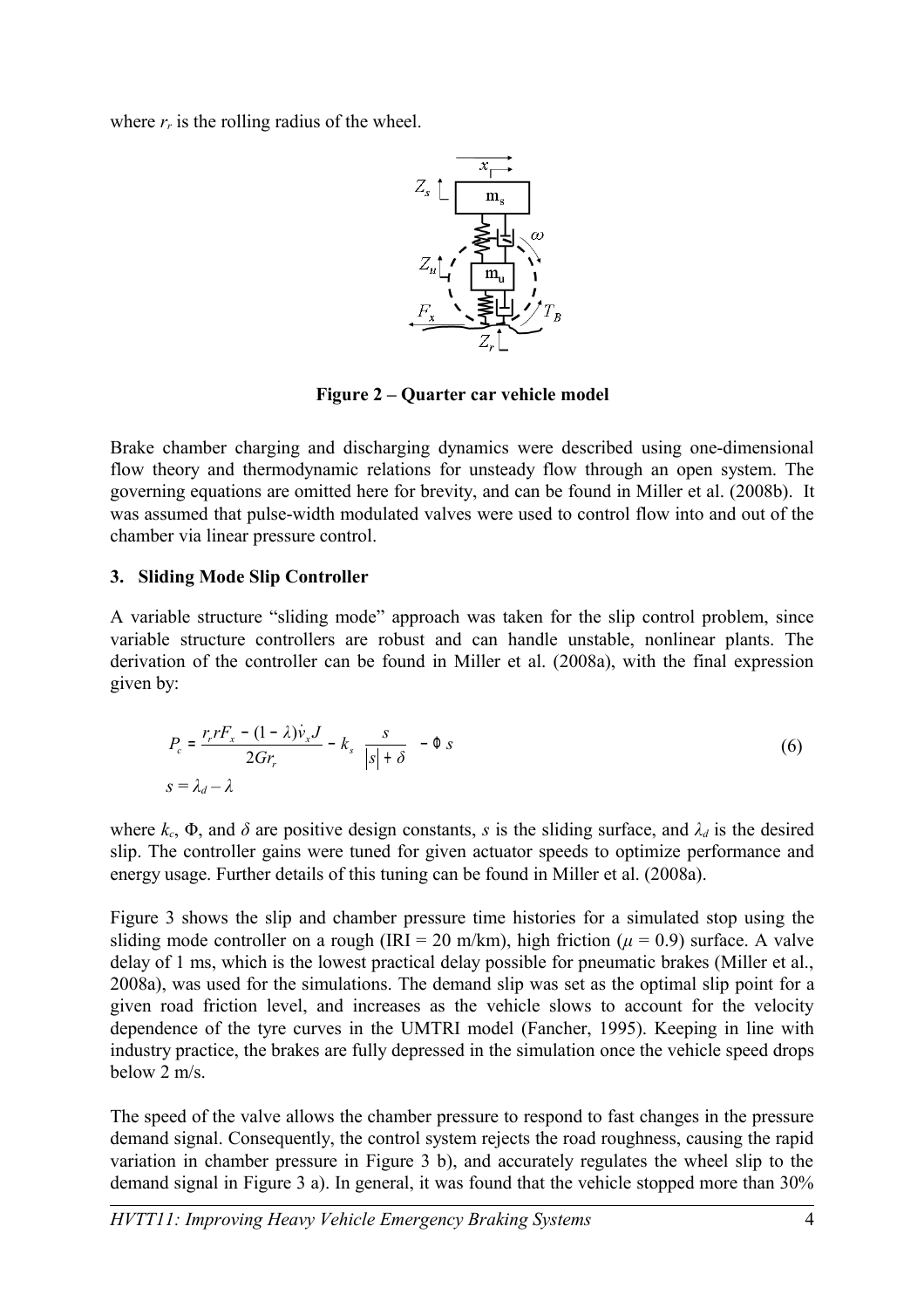shorter in simulations with slip control when compared to conventional ABS algorithms and hardware (Miller et al., 2008a).



**Figure 3 – Simulated sliding mode slip controlled stop on a high friction, rough road**  $(\mu = 0.9, \text{IRI} = 20 \text{ m/km})$ 

### **4. Friction Force Observer**

### **4.1 Observer Equations**

The results in Figure 3 are encouraging, but the controller uses states that are impractical to measure, such as the tyre force  $F<sub>x</sub>$ . Consequently, it is necessary to derive a friction force observer. A sliding mode observer was chosen here to estimate the tyre tractive forces since, unlike Kalman filters, sliding observers have stability guarantees and are robust to model mismatches (Edwards and Spurgeon, 1998, Misawa and Hedrick, 1989). Using standard state space notation, the governing equations for the sliding mode observer may be written as

$$
\hat{\dot{x}} = A\hat{x} + Bu + L(y - \hat{y}) + k_o \operatorname{sgn}(y - \hat{y})
$$
\n
$$
y = Cx \tag{7}
$$

where  $L$  and  $k<sub>o</sub>$  are design gains, and  $\sqrt{ }$  denotes an estimate.

Tyre slip-friction curves change on different surfaces and as the tyre wears. Consequently, it was decided to follow Ray (1997) and treat the tyre forces as unknown parameters to be estimated, rather than assuming a tyre model in advance. The longitudinal force was modeled using a random walk, and it was assumed that the wheel speed, longitudinal acceleration, and chamber pressure can be measured. Based on this, the state equations for the system are

$$
\dot{x} = \begin{bmatrix} \dot{\omega} \\ \dot{F}_x \\ \ddot{F}_x \end{bmatrix} = \begin{bmatrix} 0 & \frac{r}{J} & 0 \\ 0 & 0 & 1 \\ 0 & 0 & 0 \end{bmatrix} \begin{bmatrix} \omega \\ F_x \\ \ddot{F}_x \end{bmatrix} + \begin{bmatrix} -\frac{2G}{J} \\ 0 \\ 0 \end{bmatrix} P_c
$$
\n(8)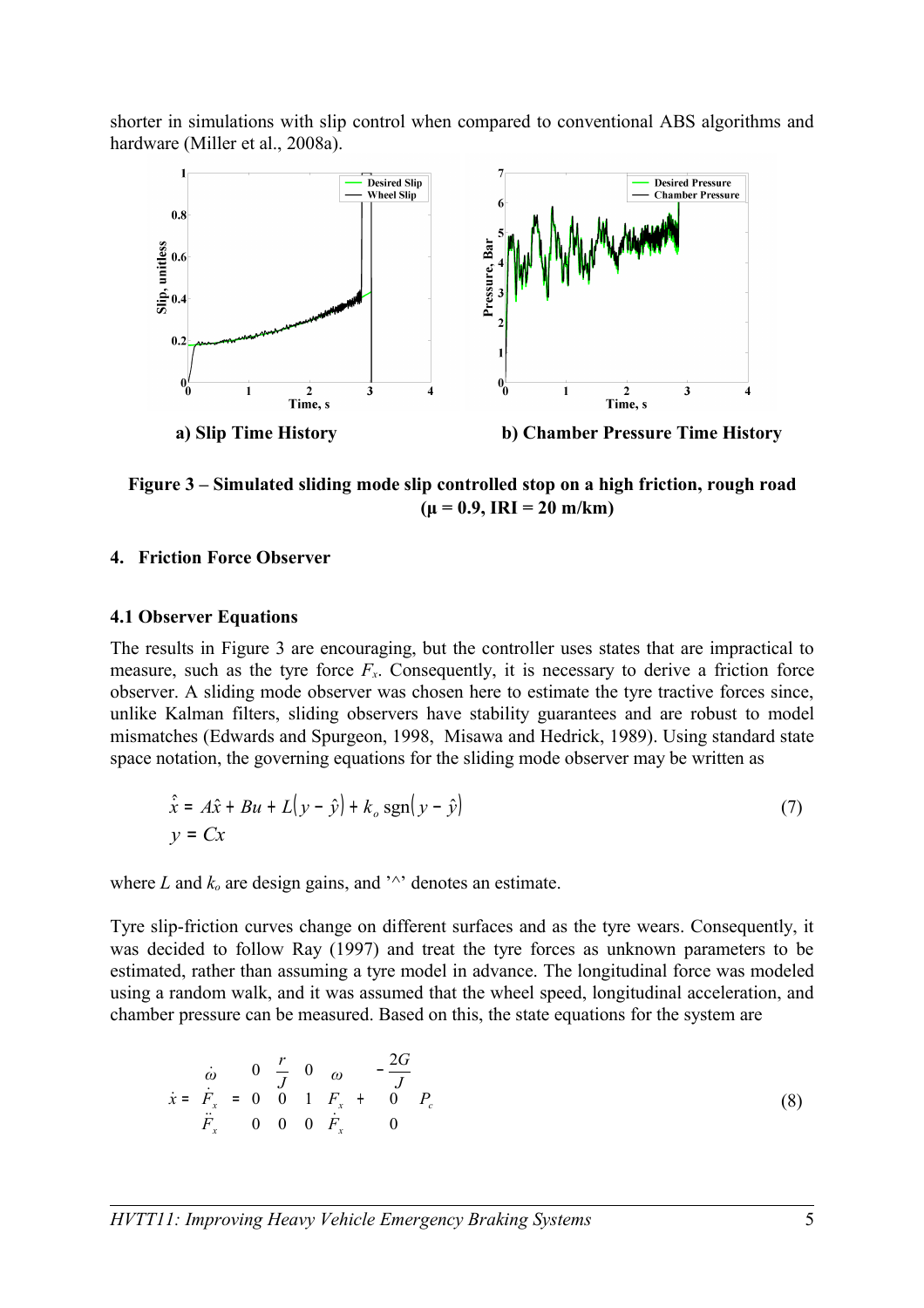$$
y = \begin{bmatrix} \dot{v}_x \\ \omega \end{bmatrix} = \begin{bmatrix} 0 & -\frac{1}{m_v} & 0 \\ 1 & 0 & 0 \end{bmatrix} \begin{bmatrix} \omega \\ F_x \\ F_x \\ F_x \end{bmatrix}
$$

From Equation (8), it can be seen that the system is observable without the accelerometer as an output. However, accelerometers are commonly available in commercial emergency braking systems, so it was of interest to explore whether the extra information from this sensor would improve the efficacy of the observer.

#### **4.2 Observer Results**

Band-limited white noise with a sample time of 0.002 s was added to the wheel speed and acceleration signals in the simulations when evaluating the sliding mode observer. The amplitude of the noise was tuned to emulate measurements taken during braking tests with a full-scale vehicle (Kienhofer and Cebon, 2004). Accelerometer bias, however, was omitted, since algorithms exist to estimate this online (Bevly, 2007).

The observer gains, *L* and *ko*, were initially calculated using the pole placement method detailed by Edwards and Spurgeon (1998). The relative weightings for each state in the observer were then tuned iteratively with respect to wheel speed and longitudinal acceleration measurements to obtain the best results. Figure 4 shows a simulation of the observer's performance "in-the-loop" on a rough, high friction surface. The observer accurately tracks the "true" tyre forces, responding quickly to changes in force levels, and the controller is able to precisely track the target slip.



**Figure 4 – Simulated sliding mode observer performance on a high friction, rough road**  $(\mu = 0.9, \text{IRI} = 20 \text{ m/km})$ 

#### **4.3 Multi-Wheeled Models**

A six-wheeled vehicle model, simulating an entire semi-trailer, was derived such that

$$
\sum_{i=1}^{6} F_{x_i} + m_v \dot{v}_x = 0 \tag{9}
$$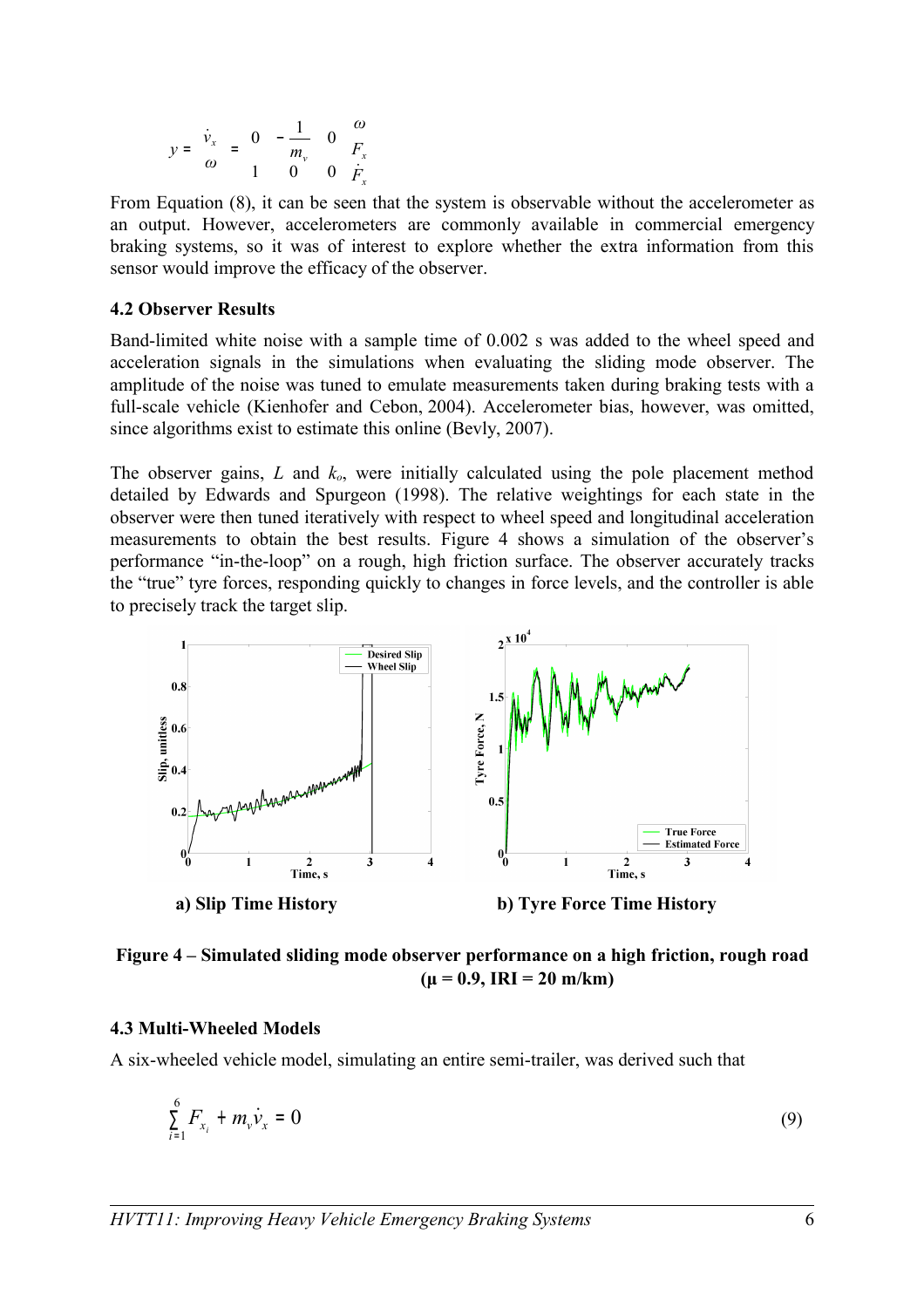where *i* represents the wheel number, and  $m<sub>v</sub>$  includes the weight of the tractor. Each individual wheel has the dynamics described by Equations  $(2) - (5)$  and is controlled by a sliding controller described by Equation (6). The sliding mode observer was extended for the 6-wheeled model assuming the 6 wheel speeds, chamber pressures, and vehicle longitudinal acceleration were measured. The observer states and measured variables were expanded as

 $\dot{x} = \begin{bmatrix} \dot{\omega}_1 & \dot{\omega}_2 & \dot{\omega}_3 & \dot{\omega}_4 & \dot{\omega}_5 & \dot{\omega}_6 & \dot{F}_{x_1} & \dot{F}_{x_2} & \dot{F}_{x_3} & \dot{F}_{x_4} & \dot{F}_{x_5} & \dot{F}_{x_6} & \ddot{F}_{x_1} & \ddot{F}_{x_2} & \ddot{F}_{x_3} & \ddot{F}_{x_4} & \ddot{F}_{x_5} & \ddot{F}_{x_6} \end{bmatrix}^T$ (10)  $y = \begin{bmatrix} \dot{v}_x & \omega_1 & \omega_2 & \omega_3 & \omega_4 & \omega_5 & \omega_6 \end{bmatrix}^T$ 

where the subscripted '1-6' denotes the wheel number, and the braking force on each wheel was modeled similarly to Equation (8). The observer gains were tuned similarly to the singlewheel case

The observer was evaluated experimentally using an instrumented semi-trailer fitted with wide single tyres and conventional ABS, and towed by a Volvo FH12 (2-axle) tractor. The vehicle was tested in the laden condition, with a gross vehicle weight of approximately 38 t. Brake chamber pressure, pressure demand, and wheel speeds were logged at 100 Hz at each of the 6 trailer wheels, as was the longitudinal and lateral acceleration, and the longitudinal speed of the trailer. The test procedure involved accelerating the vehicle to the test speed of 50 km/h, disengaging the clutch, and electronically sending a pressure demand of 6.5 bar (equivalent to an emergency stop) to the trailer ABS ECUs. Tests were run at the MIRA proving ground on a "wet basalt tile" track with a nominal friction of  $\mu = 0.2$  (Ashley and MacKellar, 1985). The track had only small amounts of roughness. All vehicle parameters, such as brake gain and wheel radius, were known approximately during post processing of the measured data.

The effectiveness of the observer for the three offside trailer wheels is shown in Figure 5. The estimated slip curves traced out by the wheels during the stop are shown in Figure 5 b). The true force time histories are not available for comparison. However, the level of tyre-road friction predicted by the observer is close to the value specified for the track, with the discrepancy thought to be caused by the near-freezing air temperature during the tests. Moreover, the tractive forces of the three wheels encouragingly collapsed on each other, and the slip curves traced out have reasonable shapes. The scatter of data in Figure 5 b) is likely caused by sensor noise, variability in the actual surface friction, and the velocity dependence of the tyre force characteristics.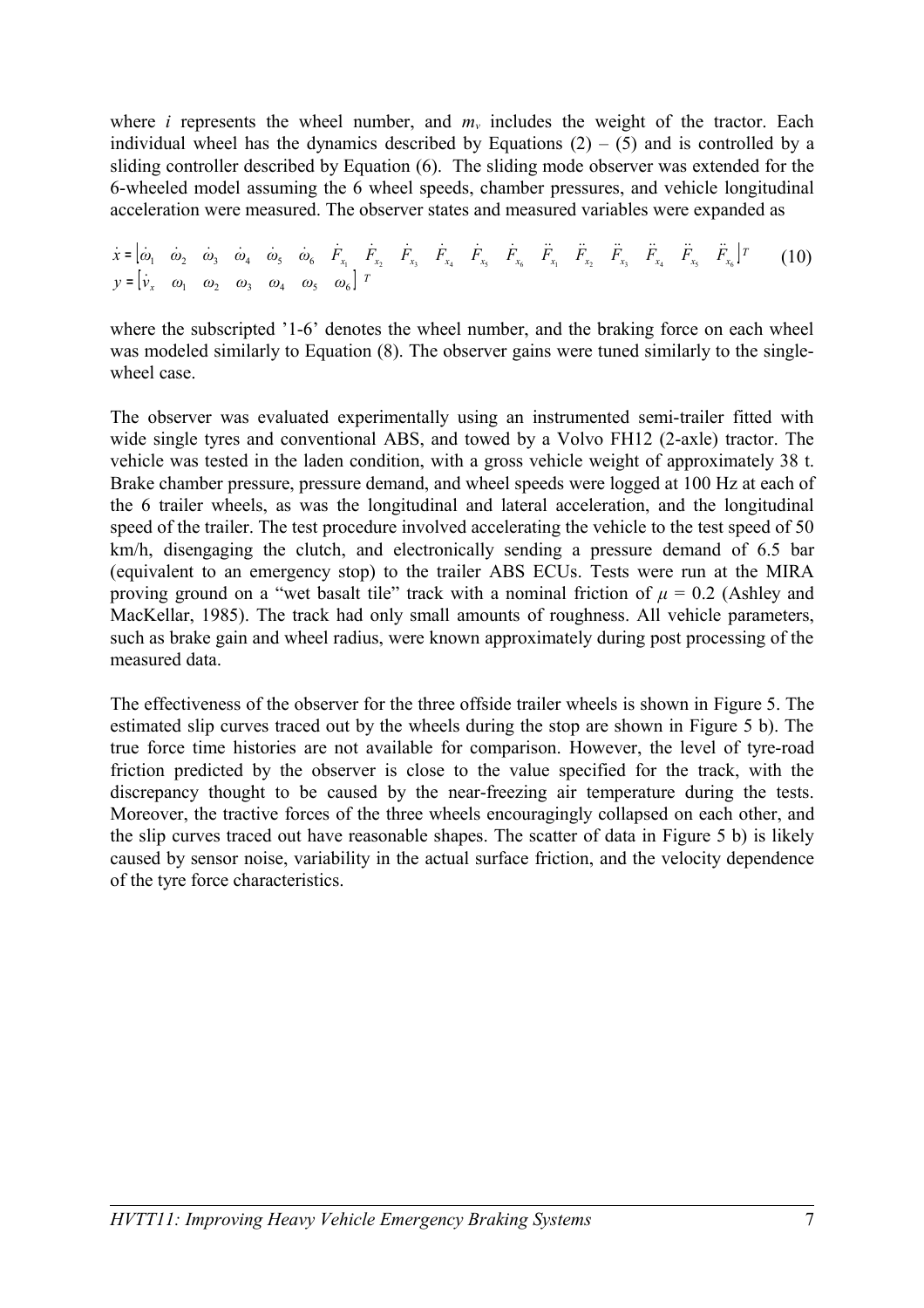

**Figure 5 – Measured sliding mode observer performance on a low friction, wet basalt tile surface (** $\mu = 0.2$ **) with conventional ABS** 

## **4.4 Observer Robustness**

A problem frequently neglected in the literature is the robustness of tractive force observers to brake gain errors. Brake gains can vary by over 30% per brake due to manufacturing variations, ageing, moisture, stopping history, etc. (Radlinski, 2007). Since the brake gain is multiplicative to the input in Equation (8), errors in the gain directly affect the information that is being used for estimation.

Figure 6 a) shows the performance of the sliding mode force observer on the single-wheel model with a 50% brake gain error in the algorithm and measurement of the wheel speed only. There is a corresponding 50% error in the estimated force. Figure 6 b) shows the performance of the observer with the same brake gain error and the longitudinal acceleration measured as well. The observer was not in the control loop for either simulation run. Since vehicle acceleration is directly related to braking force through Equation (1), the accelerometer significantly improves the accuracy of the estimator.

Unfortunately, the theoretical benefit of the additional accelerometer measurements is only available for a single-wheeled vehicle, where Equation (1) holds. For a real heavy vehicle with multiple axles, Equation (9) applies instead. In this case, there are an infinite number of possible combinations of brake gains that can generate the measured longitudinal acceleration, and the observer does not have sufficient information to estimate each one accurately.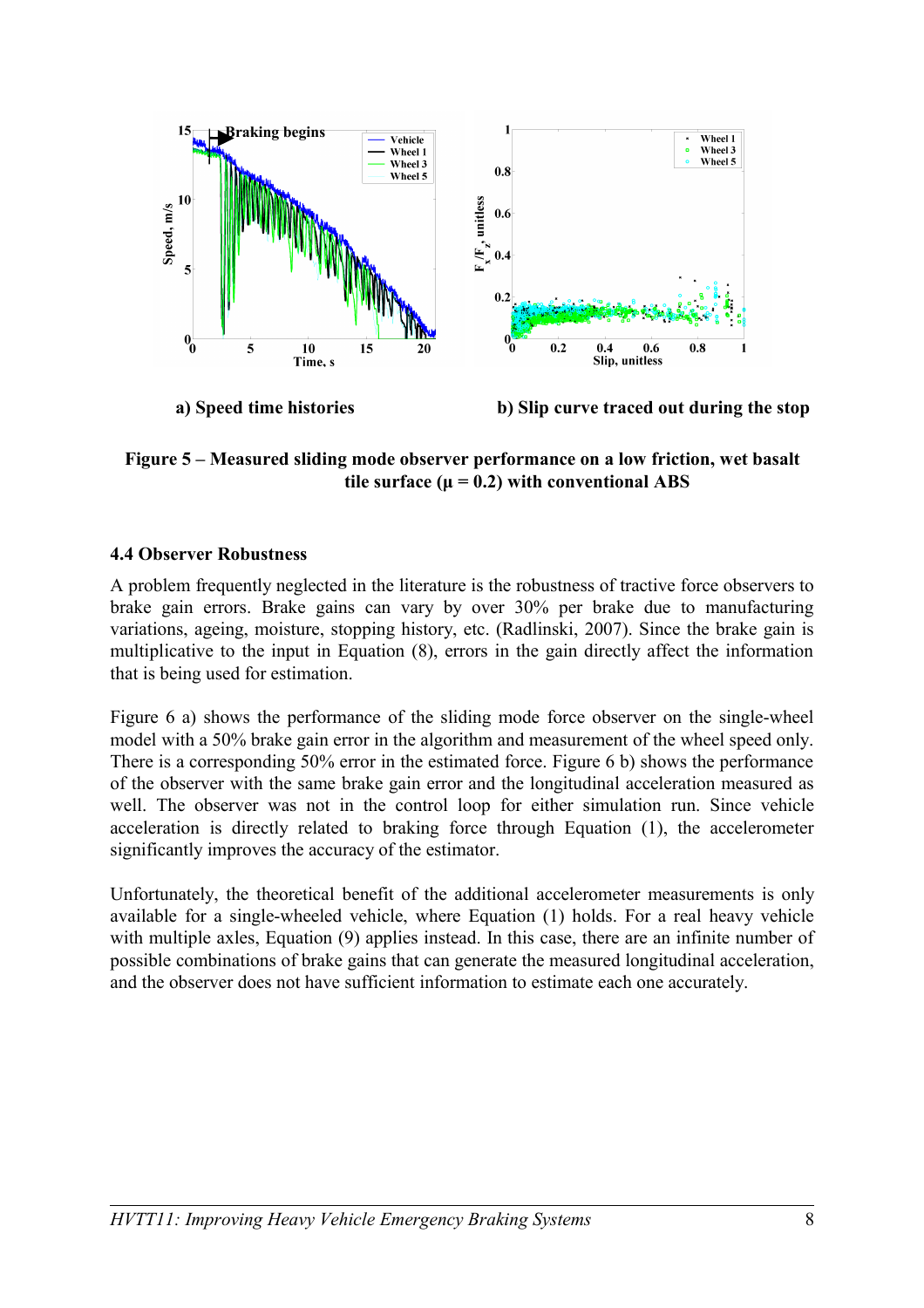

**Figure 6 – Simulated sliding mode observer performance with a 50% error in brake gain (μ = 0.9, IRI = 0 m/km)**

Figure 7 shows the performance of the nominal sliding observer on the six-wheeled model and a high friction, smooth road with brake gain variations ranging between 20% and 50% on each wheel of the vehicle. The brake gains are intentionally allowed to affect the sliding mode controller. The observer interprets Equation (9) to mean that the braking forces on all wheels are approximately the same and equal to the average of the set, as can be seen in Figures 7 a) and b), whereas this is clearly not the case in Figure 7 c). The observer gains, *ko* and *L* can be tuned so that the estimation relies more on the individual wheel speeds than the accelerometer measurements, but inaccuracies will ensue as in the case of Figure 6 a) due to the brake gain errors. Consequently, it is necessary to estimate the individual brake gains.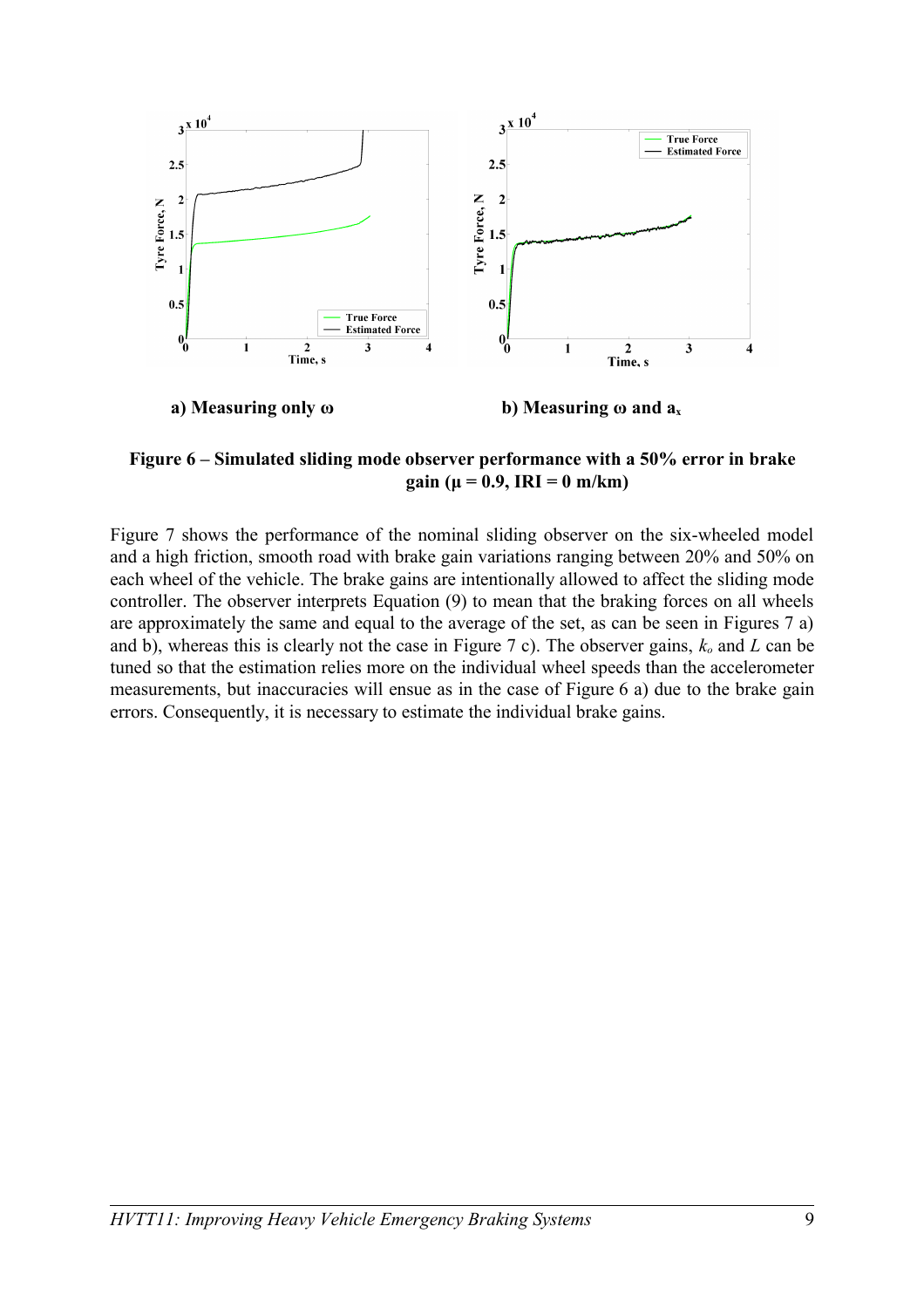

**Figure 7 – Simulated sliding mode observer performance on a 6-wheeled model and a** smooth, high friction surface ( $\mu = 0.9$ , IRI = 0 m/km) with brake gain **errors ranging between 20-50%**

### **5. Brake Gain Estimation**

#### **5.1 Estimation Algorithm Equations**

The observable system described by Equation (8) cannot be used as a parameter identifying observer by augmenting it with the brake gain as a state, without adding more measured variables. Since all critical variables related to braking are already being used as inputs or measured states, an alternative approach to brake gain estimation was explored. The proposed algorithm estimates the brake gains before emergency braking, so they can be used at the start of the braking event. The procedure involves a short, strong application of the brake on each wheel in turn during free rolling. In this way, the braking force is directly related to the vehicle deceleration. A least squares approach can then be used to estimate the brake gain.

Rearranging Equation (2) to linearly parameterize the brake gain against the other variables,

$$
y = 1 \cdot G = \frac{-rm_v \dot{v}_x - J\dot{\omega}}{P_c} \tag{11}
$$

Following the standard recursive least squares formulation (Kiencke and Nielsen, 2000), the brake gain estimator is given by,

$$
\hat{G}(n) = \hat{G}(n-1) + k_e(n)[y(n) - 1 \cdot \hat{G}(n-1)]
$$
\n
$$
k_e(n) = \frac{P(n-1)}{\varphi + P(n-1)}
$$
\n
$$
P(n) = \frac{P(n-1)}{\varphi} - \frac{k_e(n)P(n-1)}{\varphi}
$$
\n(12)

where *n* is a given time step,  $k_e$  is the recursive gain, *P* is the covariance matrix, and  $\varphi$  is the forgetting factor.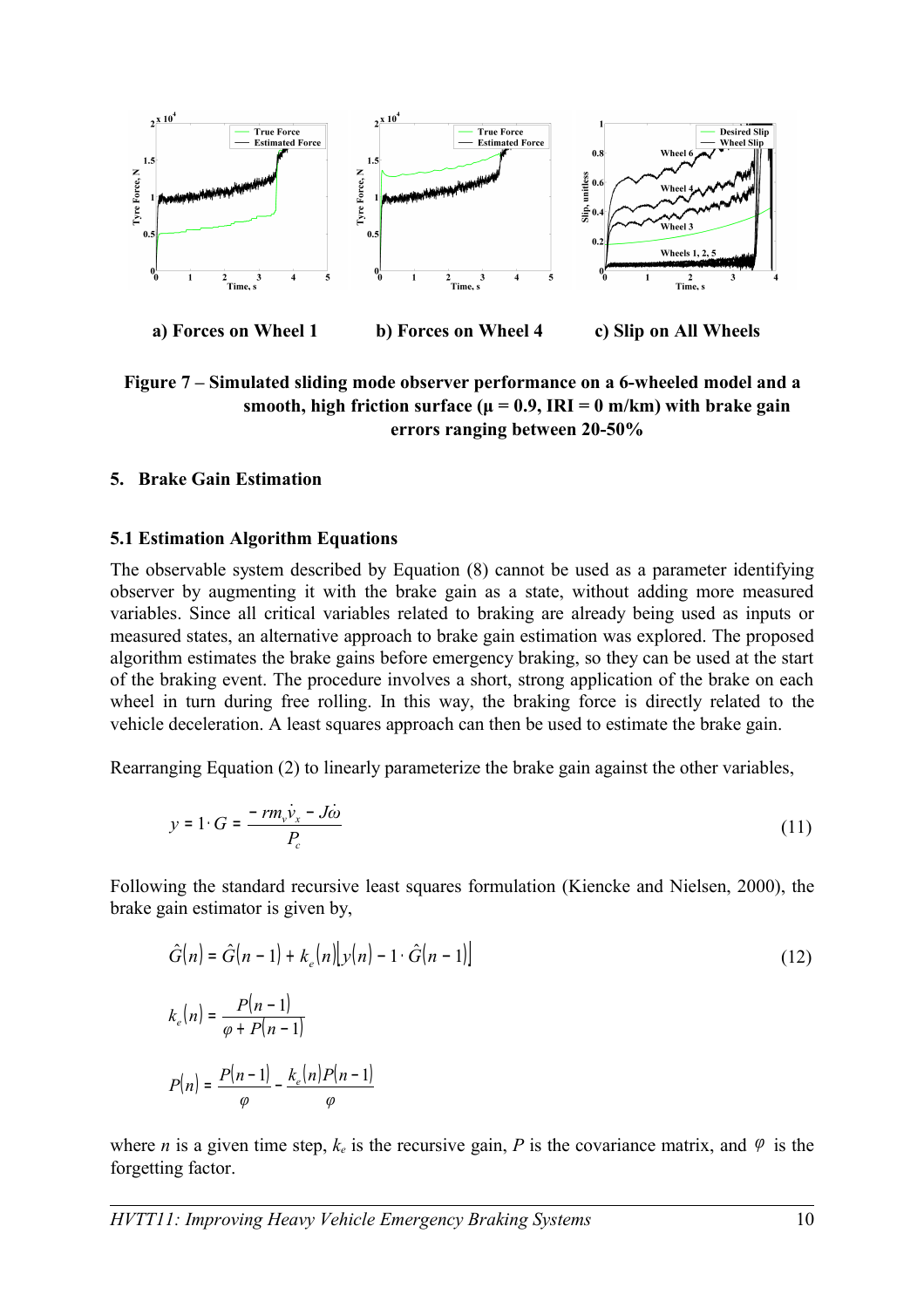### **5.2 Estimator Results**

Figure 8 shows the effectiveness of the estimator in simulations on a medium friction, rough road. The six-wheeled simulation featuring sensor noise was used and a brake demand of 2 bar was sent to the leading offside wheel for 0.3 s, starting 0.5 s into the simulation. Despite the noise and roughness, the algorithm quickly estimated the correct brake gain. The variability seen in Figure 8 b) is caused by instantaneous biases in the sensor noise.



**a) Vehicle and Wheel Speeds b) Gain Estimation on Wheel 1**

**Figure 8 – Simulated brake pulse used for brake gain estimation on a medium friction, rough road (** $\mu = 0.4$ **, IRI** = 20 m/km) with sensor noise

The brake gain estimation algorithm was tested on the tractor semi-trailer described in Section 4.2. The vehicle was unladen and had a total weight of approximately 20 t. The test procedure involved accelerating the vehicle to the test speed of 50 km/h on a high friction, slightly rough road, disengaging the clutch, and electronically sending a pressure demand pulse to the ABS ECUs for each trailer wheel in succession. The width and magnitude of the pulses were increased to 0.5 s and 3 bar respectively, to enhance the clarity of the results.



**Figure 9 – Measured brake gain estimation during vehicle tests on a high friction, mildly rough road**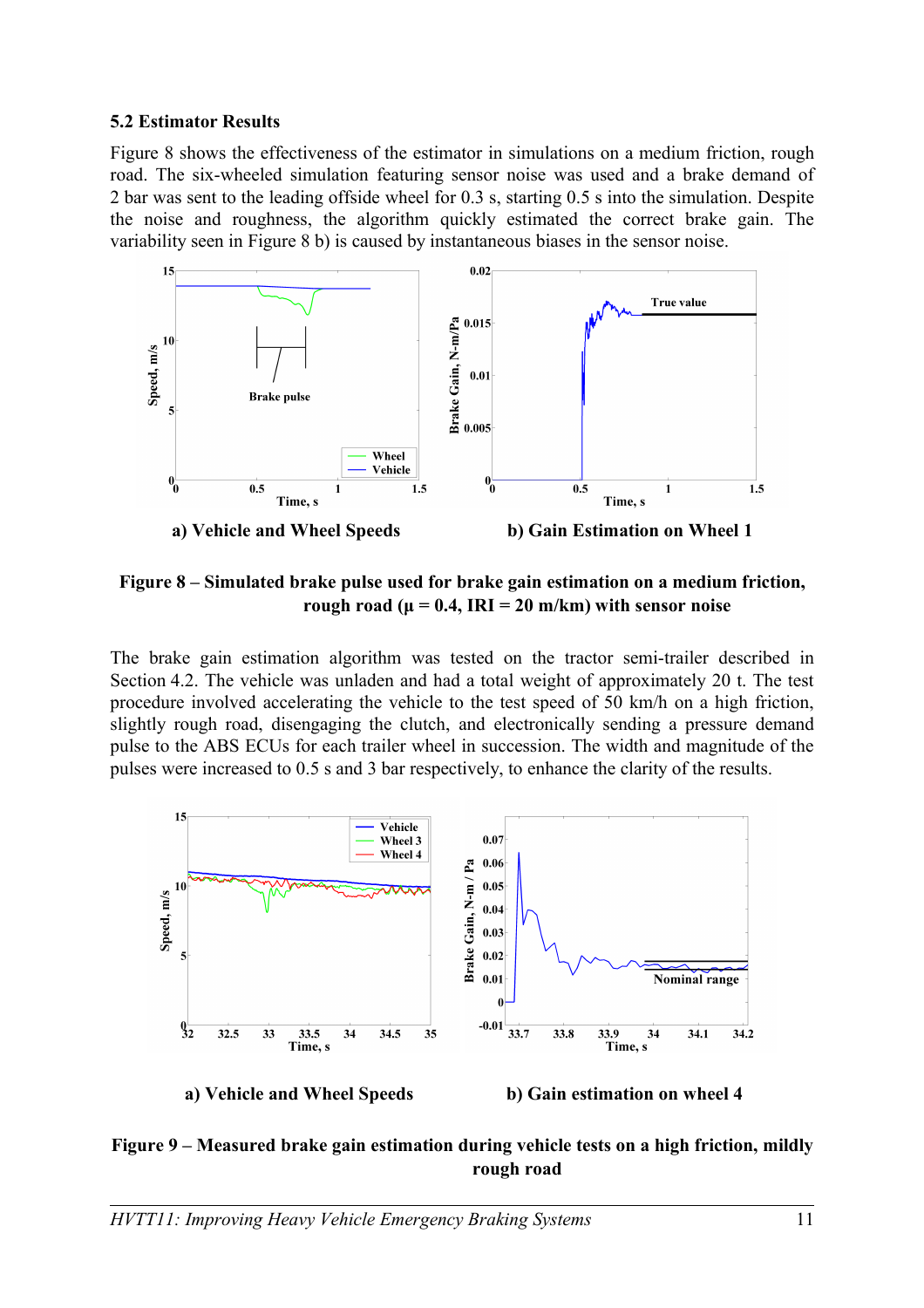Estimation results for a sample run are shown in Figure 9. Accelerometer readings were compared to those at the beginning of a test run, so the accelerometer bias could be removed. The brake gain of the vehicle was expected to be in the range of 0.014-0.017 N-m/Pa, based on manufacturer information and previous tests. The estimator converged to plausible values within 0.3 s, with the estimated value varying by only 10% after convergence. The estimator was not, however, consistent throughout all the runs. The data acquisition could only be run at 100 Hz, and the coarseness of the data points caused slow and unreliable convergence for some runs. Further vehicle tests are planned with 500 Hz sampling to prove the reliability of the estimator.

# **6. Conclusions**

- (i) A sliding mode controller was presented for a pneumatically braked vehicle, and was shown to precisely control slip on rough roads in simulations.
- (ii) A sliding mode braking force observer was derived assuming a random walk model for the force and using measurements of longitudinal vehicle acceleration, wheel speed, and brake pressure.
- (iii) The sliding mode observer gave accurate results in simulations. The observer performed well in vehicle tests, approximately predicting the road friction level.
- (iv) While the accelerometer made the observer robust to brake gain errors in singlewheeled vehicles, the result does not hold for multi-wheeled vehicles.
- (v) A brake gain estimator was derived using the recursive least squares algorithm to supplement the sliding controller and observer. It requires pulsing each brake in turn during free-wheeling.
- (vi) Brake gains were estimated with reasonable accuracy during simulations and gave promising values in vehicle tests.

# **Acknowledgements**

The authors would like to thank the members of the Cambridge Vehicle Dynamics Consortium (CVDC), and the Gates Cambridge Trust for their parts in funding this work. At the time of writing, the CVDC had the following industrial members: ArvinMeritor, Camcon, Denby Transport, Firestone Industrial Products, Fluid Power Design, FM Engineering, Goodyear, Haldex, Intec Dynamics, Mektronika Systems, MIRA, QinetiQ, Shell UK, Tinsley Bridge, and Volvo Trucks.

# **References**

- Werde, J. and Decker, H. (1992), "Brake by Wire for Commercial Vehicles," Trans. of SAE, 922489, 849-859.
- Annon. (2006), "Traffic Safety Facts, 2005" National Highway Traffic and Safety Administration, US Department of Transportation, 1-222.
- Peeta, S., Zhang, P. and Zhou, W. (2005), "Behavior-Based Analysis of Freeway Car-Truck Interactions and Related Mitigation Strategies," Transportation Research Part B – Methodological, 39, 5, 417-451.
- Kienhofer, F. and Cebon, D. (2004), "An Investigation of ABS Strategies for Articulated Vehicles" in Proc. of the 8th International Symposium on Heavy Vehicle Weights and Dimensions, 1-15.